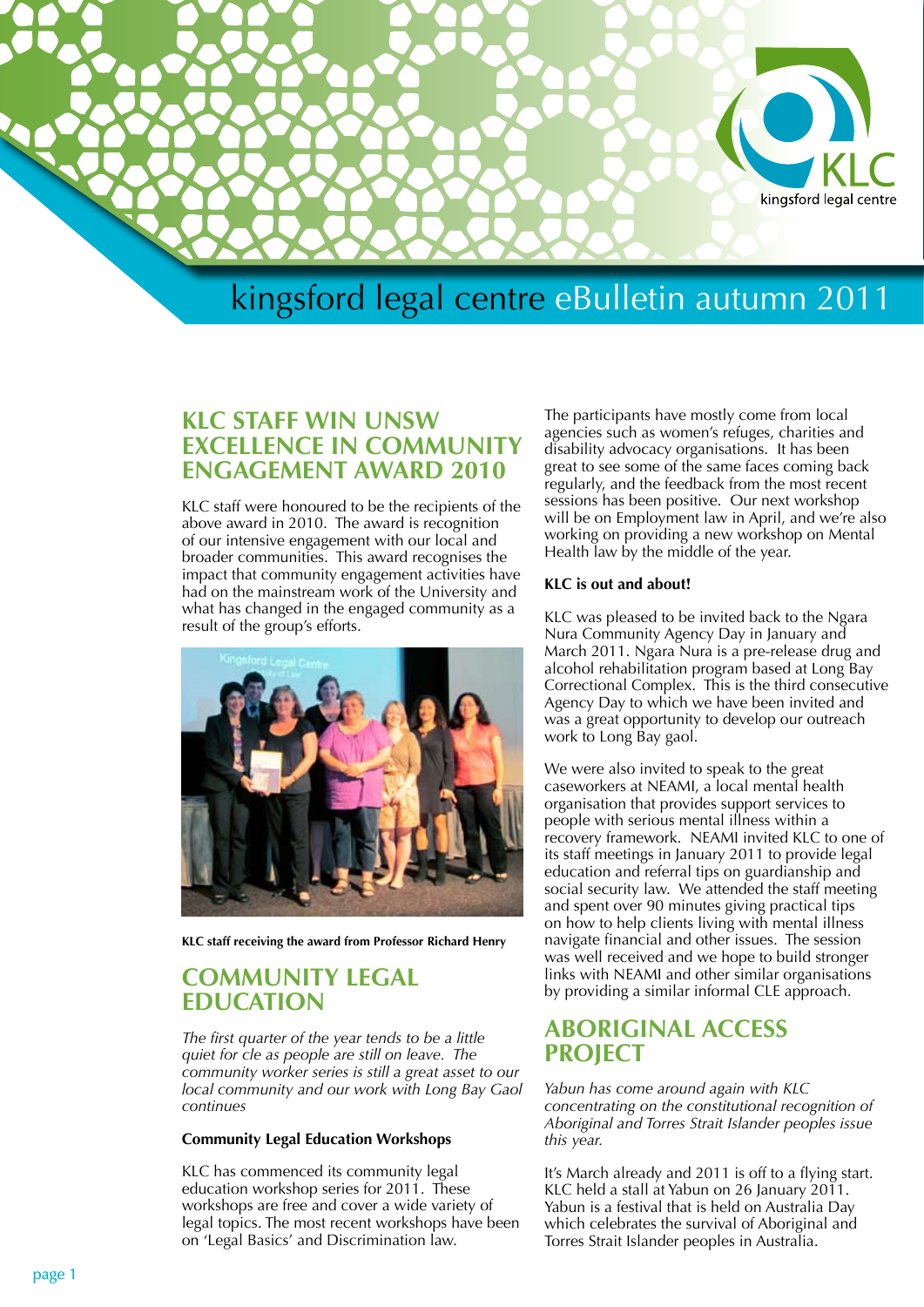

It showcases Aboriginal and Torres Strait Islander cultures and invites all Australian's to join in and share. KLC partnered with CLCNSW, Marrickville CLC and Redfern CLC to run the stall. As well as offering legal service information and fun activities for children, the stall also promoted and endeavoured to inform Aboriginal and non-Aboriginal people about the upcoming referendum on recognition of Aboriginal and Torres Strait Islander people in Australia's Constitution.



**Ron Timbery at KLC's stall at Yabun**

KLC's Aboriginal Access Project continues with the outreach service for the Aboriginal community at La Perouse and with planning for other initiatives to assist Aboriginal people to learn more about particular areas of law and to understand their rights. The outreach service at La Perouse operates every Tuesday morning at Yarra Bay House from 10am to 12pm. Community legal education sessions in discrimination, fines and penalties, and powers of attorney are also planned for 2011. KLC's Aboriginal Access Worker, Ron Timbery, has agreed to do a short workshop for Years 5 and 6 students at NSW Young Lawyers Law and Justice Leadership Conference on 3oth March. Ron has maintained his involvement in different forums associated with the La Perouse Aboriginal community and is also aiming to promote the services of the KLC to other Aboriginal people who live, work or study within the Randwick and Botany local government areas in 2011.

## **KLC CASEWORK AND LEGAL CLINICS**

*Our employment and family law clinics were a little quieter over the Christmas period however they are picking up pace now. KLC's work with Long Bay Gaol inmates continues with a Visa cancellation matter.*

#### **Casework**

#### *Prisoner Visa Matter*

Kingsford Legal Centre recently acted for a prisoner who had received a Notice of Intention to Consider Cancellation of Visa from the Department of Immigration and Citizenship (DIAC). Our client was a 20 year old man of Iraqi citizenship. Our client fled Iraq with his mother, two sisters and younger brother when he was 11 years old. They lived in Syria for a time where our client was required to work to support his family. They moved to Australia when he was 15. A few weeks after his eighteenth birthday our client was involved in the robbery of a convenience store with a group of other young men. He did not play an active role in the robbery, standing at the back of the store throughout, did not carry a weapon and did not make any verbal demands of the victims. He confessed his involvement to Police the next day and assisted them to identify the other offenders. He showed extreme remorse for his actions that, though serious, appeared to be the ill thought through acts of a teenager influenced by peer pressure.

As our client was sentenced to three years imprisonment his Humanitarian Visa was at risk of being cancelled (DIAC's policy is to consider cancelling, on character grounds, the Visa of any prisoner sentenced to more than 12 months imprisonment). Our client did not have any relatives or friends remaining in Iraq and faced the prospect of being deported to a country where he had no ties to the community and faced persecution and even death for his Christian faith. His mother and siblings are all Australian citizens and his own citizenship application was put on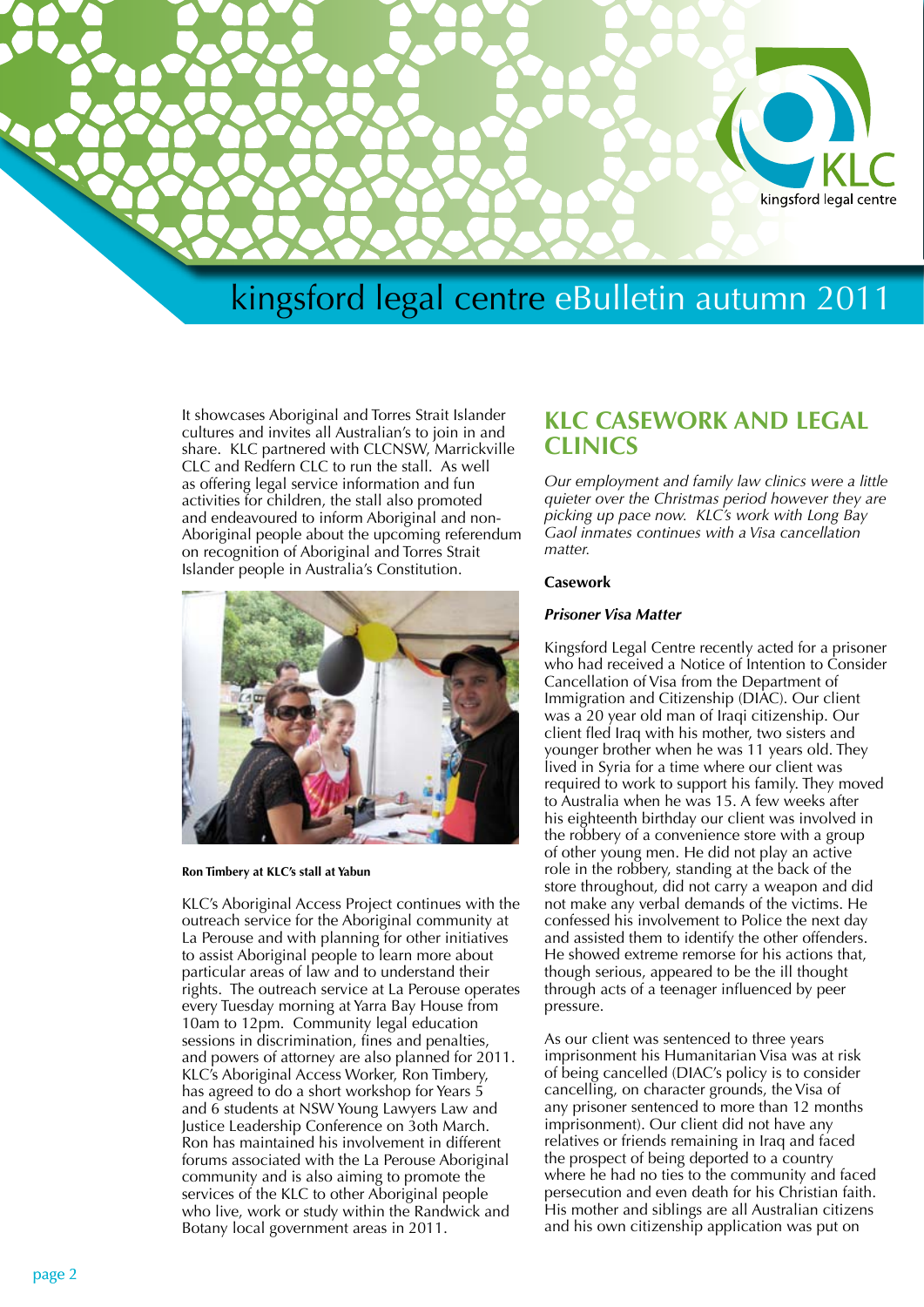

hold when he was convicted. KLC wrote to DIAC setting out our client's circumstances, in particular, that his offence was very unlikely to be repeated, that our client had strong ties to the community and had been offered employment on his release, and that he shown remorse for his actions. We also drew attention to the political climate in Iraq and the regular occurrence of acts of violence against Christians submitting that our client would be at serious risk if returned to Iraq.

After considering our submissions DIAC decided not to cancel our client's Visa and instead issued him with a formal warning.

#### *Changes to Victims Compensation in NSW*

Changes to the *Victims Support and Rehabilitation Act 1996* that came into force on 1 January 2011 and which apply to all undecided claims have affected many KLC clients.

Victims of multiple acts of violence will now face difficulties in arguing that each act of violence should be considered a separate act for which a separate application for compensation can be made. It is even harder to show that multiple acts of violence are separate acts where the same victim and perpetrator are involved, such as in cases of ongoing domestic violence. We have had to advise all our clients that in light of the new laws, the amount of compensation for which they can claim may be substantially reduced. The changes also mean that if you have received an award of compensation you might not be able to lodge another claim if it relates to violence that happened to you at an earlier time in your life. We are very worried about the impact of this for people who experienced violence as a child.

Community Legal Centres weren't notified of the changes to the law which happened very quickly. KLC has been working with other clcs to have the changes reversed and has lobbied our state politicians. If you think the changes may affect you, you should contact KLC for advice.

Meanwhile we await the outcome of the State election after which we will continue our lobbying.

#### **Employment Clinic**

The employment clinic recently helped a woman who was unfairly dismissed by her employer when she was told not to return to the workplace because she had failed to carry out a task that was outside her role as a dental assistant. KLC helped the woman to represent herself at Fair Work Australia by drafting submissions and putting together witness statements. She was awarded four months in lost wages.

KLC also settled an unfair dismissal matter for a man who was dismissed from his employment whilst on Workers Compensation, with the employer doubling their settlement offer after KLC advised they would be representing the client. The client, who did not wish to return to the workplace was happy that, as part of the settlement, a statement would be placed on an employee noticeboard thanking him for his 10 years of service and wishing him well in the future.

KLC is also assisting a number of clients from non-English speaking backgrounds who have been underpaid by their employers. In one case, a laundry worker originally from Bangladesh was underpaid over \$65,000 over the course of three years.

### **Family Law and domestic Violence Clinic**

Four students came through the clinic in the summer semester.

The students had the opportunity to meet and build relationships with workers in the local area and also to prepare and present community legal education workshops for the members of the local community. A total of four community legal education workshops (CLE) were organised for various women's groups throughout the semester. Following these presentations, ongoing education needs were identified and workers linked to these groups have expressed interest in having a series of CLE in order to meet the needs of their clients. These series were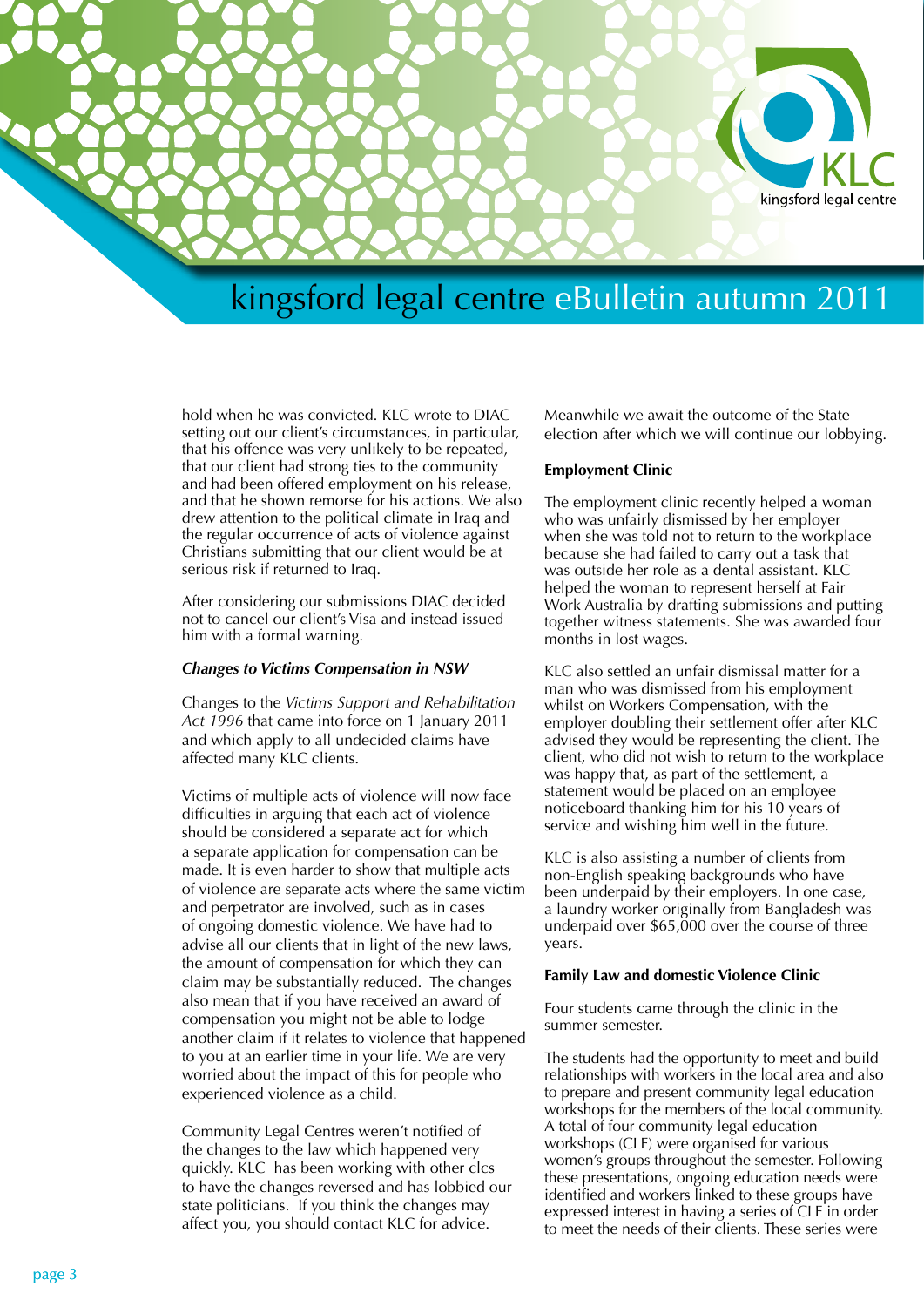

tailored and partially delivered in the summer semester. Relatively short duration of summer school coupled with school holidays made community engagement extremely difficult and, consequently, the planned series of workshops will run into Semester 1, 2011.

The evaluation of the clinic by pioneering students has been positive and a number of changes to the clinic were made to reflect feedback from students. These include attendance at Waverley Court's DV clinic as well as involving students of this clinic in advice nights. The Family Law and Domestic Violence Clinic is now also included in the *2011 UNSW Handbook*, making it easier for potential students to notice the clinic.

Contact has been made with Immigrant Women's Speakout, Western Sydney Community Forum and Women's Legal Services NSW in order to target communities/workers in regional and remote areas in delivering collaborative CLE.

## **CLINICAL LEGAL EDUCATION**

*Summer session finished in February and it is a quick turnaround to semester 1, which commenced on 28 February. The Clinical Conference (7-9 September) is moving ahead with the Attorney General agreeing to open it.*

### **Transforming Legal Education – Australian National Conference on Clinical and Experiential Learning**

Kingsford Legal Centre and Frances Gibson, Director of Experiential Learning, are organising the above conference to be held at the Law Building from 7-9 September 2011. A call for papers/presentations/ workshops on relevant themes has been sent out. The Attorney General, Robert Mclelland will open the conference and international and local speakers are being invited. The conference will begin with a panel session looking at the future of legal education and workshops will follow. On the first day, there will be a training session on clinical supervision. If you would like more information please email: d.wasley@unsw.edu.au.

### **Standards in clinical legal education in Australia**

Another exciting project which has begun at the Centre is the two year research project on developing appropriate standards in clinical legal education throughout Australia. This is a research project with 6 project collaborators, including UNSW and led by Monash University. The aim of the project is to document the range of clinical legal education models throughout Australia and develop standards for quality clinical legal education. Kingsford Legal Centre is responsible for the NSW and ACT region and has so far conducted in depth interviews with Australian National University, Newcastle University, Macquarie University and University of Western Sydney.

### **GAJE conference: Global alliance for Justice Education**

Anna Cody is involved in organising the next GAJE conference in July 2011, Valencia Spain. This will be an opportunity to meet to discuss justice education in all its forms with a huge diversity of participants from developing and developed countries.

## **LAW REFORM**

*UPR continues apace and KLC staff are working on discrimination laws*

### **Equality project: consolidation of discrimination laws**

This has been a substantial project over the last three months. It has drawn on a coalition of community legal centres, with KLC leading the coalition and Emma Golledge particularly giving substantial guidance to the project. We are hoping to make our submission by mid-March to the Federal Attorney General's department. This will look at the current issues we experience with using the Federal discrimination laws and suggest alternative ways of framing anti discrimination law which would enable more systemic changes and improve outcomes for our clients.